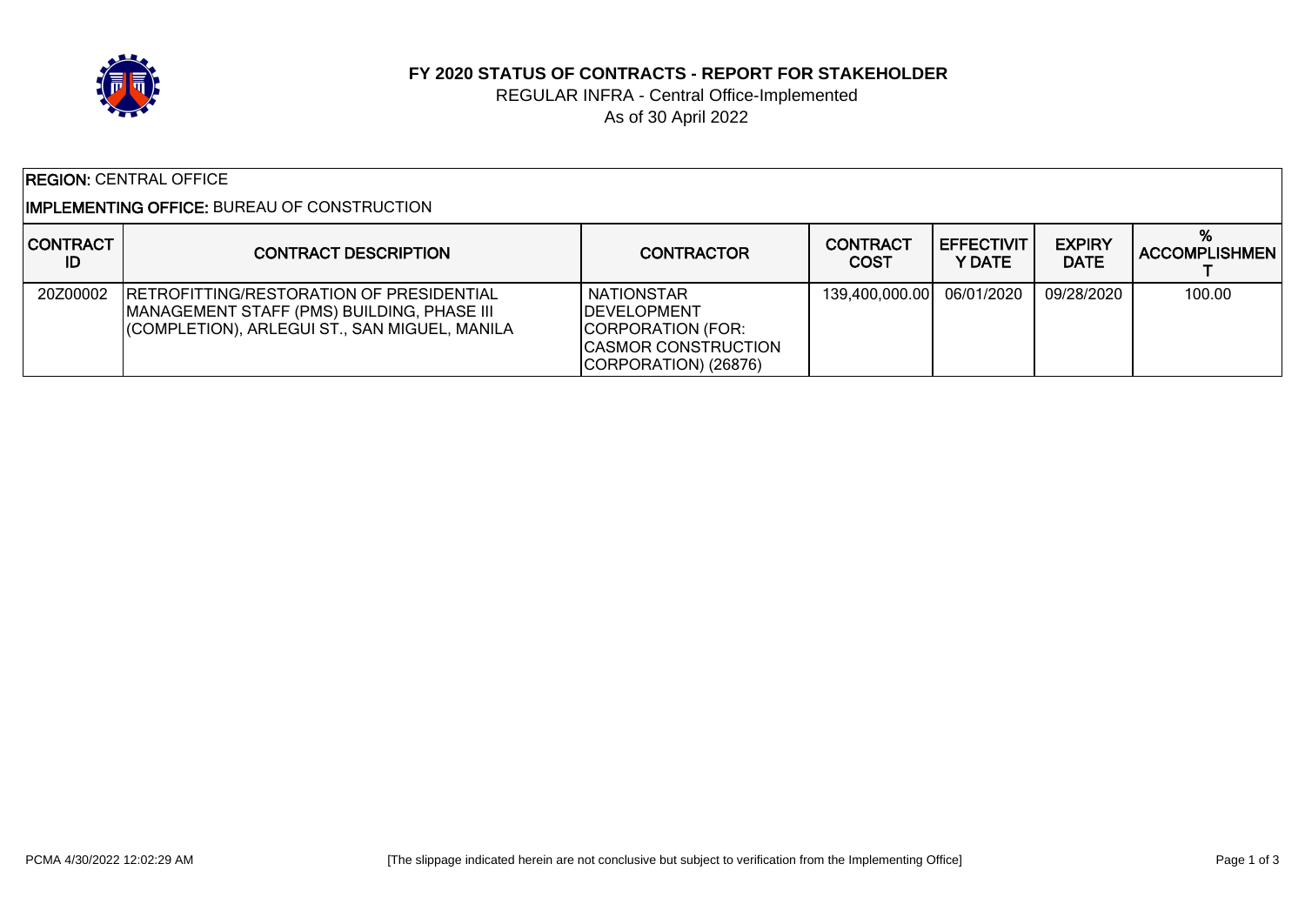### REGION: CENTRAL OFFICE

# IMPLEMENTING OFFICE: FLOOD CONTROL MANAGEMENT CLUSTER

| <b>CONTRACT</b><br>ID | <b>CONTRACT DESCRIPTION</b>                                                                                                                                                                                                                             | <b>CONTRACTOR</b>                    | <b>CONTRACT</b><br><b>COST</b> | <b>LEFFECTIVIT</b><br>Y DATE | <b>EXPIRY</b><br><b>DATE</b> | <b>ACCOMPLISHMEN</b> |
|-----------------------|---------------------------------------------------------------------------------------------------------------------------------------------------------------------------------------------------------------------------------------------------------|--------------------------------------|--------------------------------|------------------------------|------------------------------|----------------------|
| 20000068              | <b>REVETMENT WORKS ALONG LAGUNA LAKE SHORE, BRGY.</b><br><b>SUCAT TO BRGY. BULI, MUNTINLUPA CITY STA. 0+000 TO</b><br>ISTA. 0+220.00                                                                                                                    | L.R. TIQUI BUILDERS, INC.<br>(13810) | 90,024,385.77                  | 01/11/2021                   | 11/02/2021                   | 87.45                |
| 20000091              | CLOSING OF GAPS ALONG MALABON-TULLAHAN RIVER, C4   AKN CONSTRUCTION<br><b>ROAD, LONGOS PS TO MALABON BRIDGE, TONSUYA-</b><br>MALABON BRIDGE, NIUGAN, LAMBINGAN BRIDGE, REMIGIO<br>(MAYSILO), MUZON, IBABA, SAN AGUSTIN, TANONG,<br><b>IMALABON CITY</b> | CORPORATION (11845)                  | 77,246,552.53 03/24/2021       |                              | 04/05/2022                   | 0.00                 |